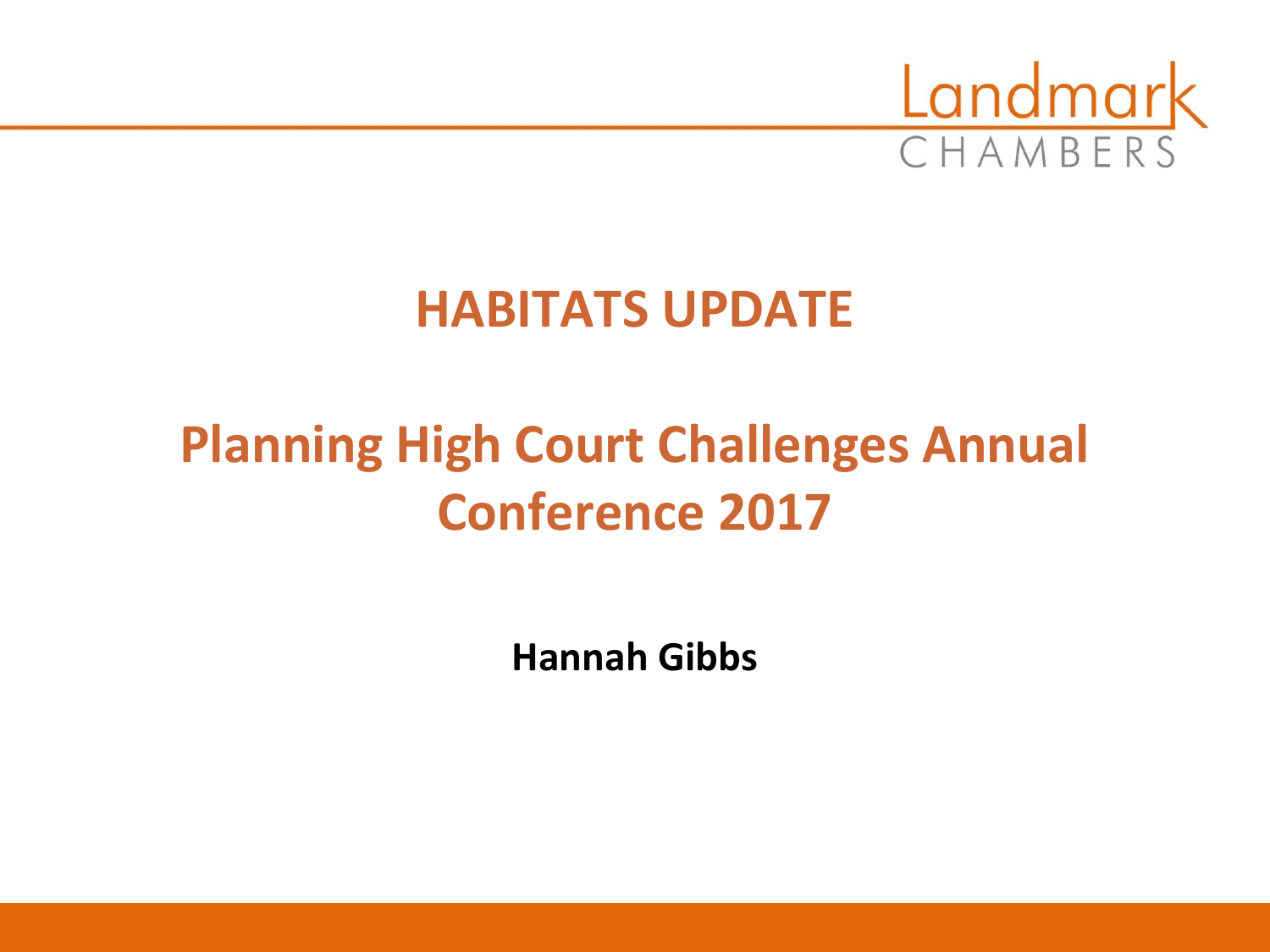#### **Introduction**

- 1. A brief overview of habitats law (including the Conservation of Habitats and Species Regulations 2017)
- 2. Recent domestic case law
	- i. Wealden DC v SSCLG [2017] EWCA Civ 39
	- ii. Wealden DC v SSCLG [2017] EWHC 351 (Admin)
	- iii. R (DLA Delivery Ltd) v Lewes DC [2017] EWCA Civ 58
	- iv. Baroness Cumberlege v SSCLG [2017] EWHC 2057 (Admin)
- 3. Recent European case law:
	- i. Case C 142/16 Commission v Germany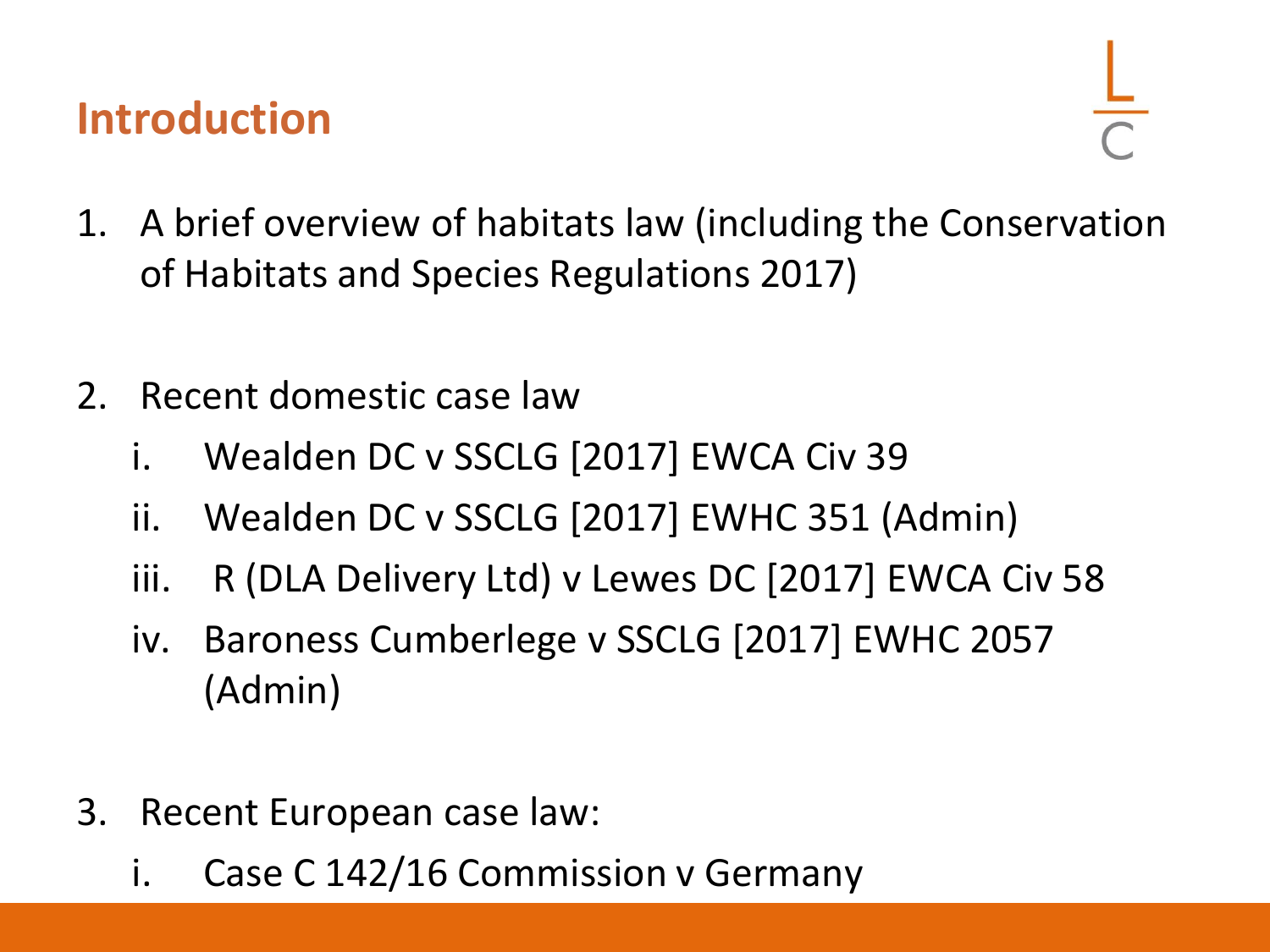#### **North Norfolk Coast SSSI (Blakeney Point): an example of successful and intense habitat conservation**



 $\frac{1}{C}$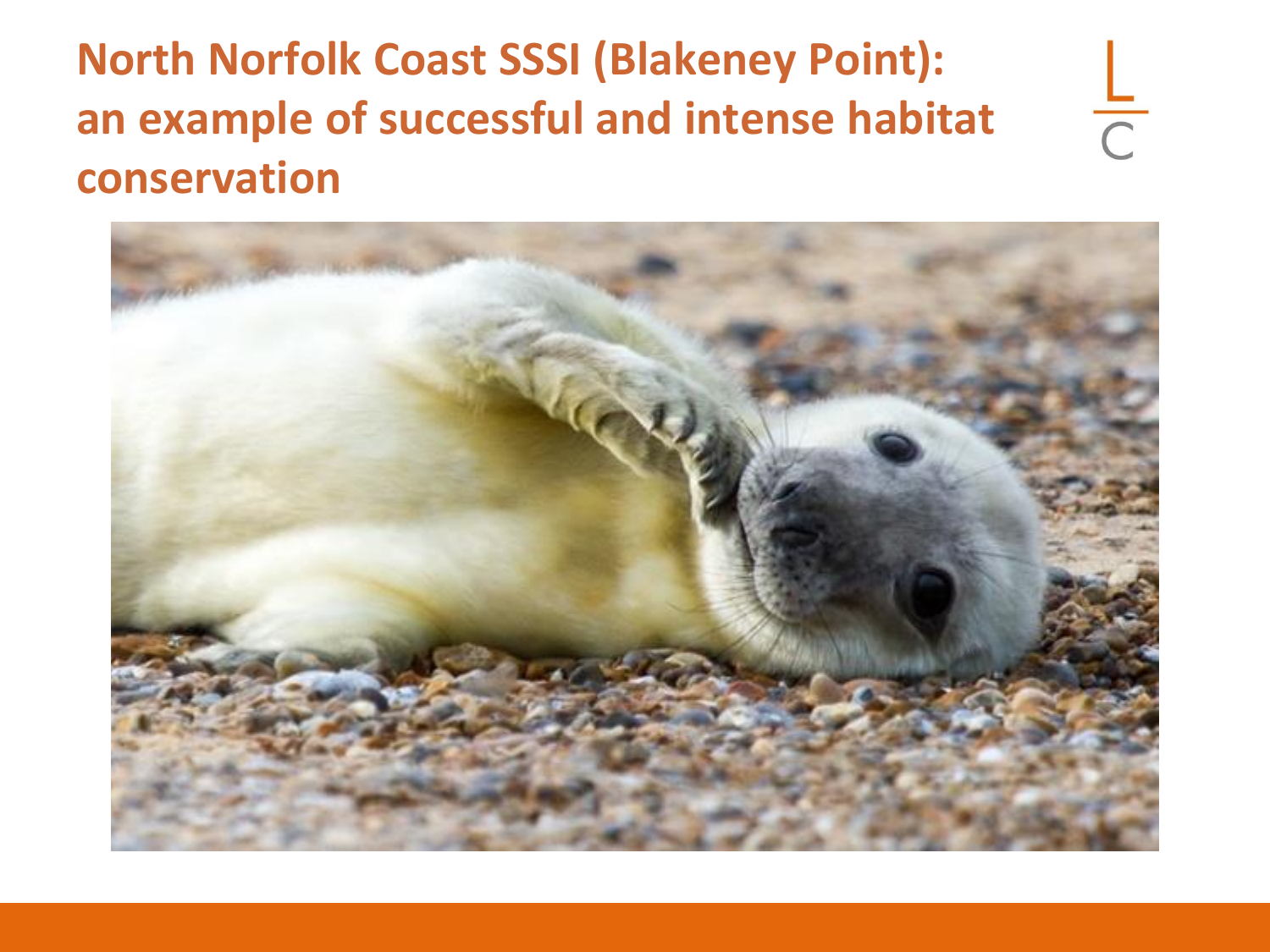#### **A brief overview of habitats law**

- In UK and European legislation, habitat conservation primarily achieved through designation of sites which are considered to **merit special consideration or protection.**
- UK is signatory to a number of European and international instruments relating to conservation of habitats (such as Bern Convention, Bonn Convention)
- UK as EU member state (for now….) is bound by obligations under [Council Directive 92/43/EEC on the conservation of natural habitats](http://eur-lex.europa.eu/LexUriServ/LexUriServ.do?uri=CELEX:31992L0043:EN:HTML) and of wild fauna and flora, known as the Habitats Directive. Was adopted in 1992.
- Also provides protection through domestic law in particular The [Conservation of Habitats and Species Regulations 2010](http://www.legislation.gov.uk/uksi/2010/490/contents/made) transpose Habitats Directive (NB 2017 regs coming into force).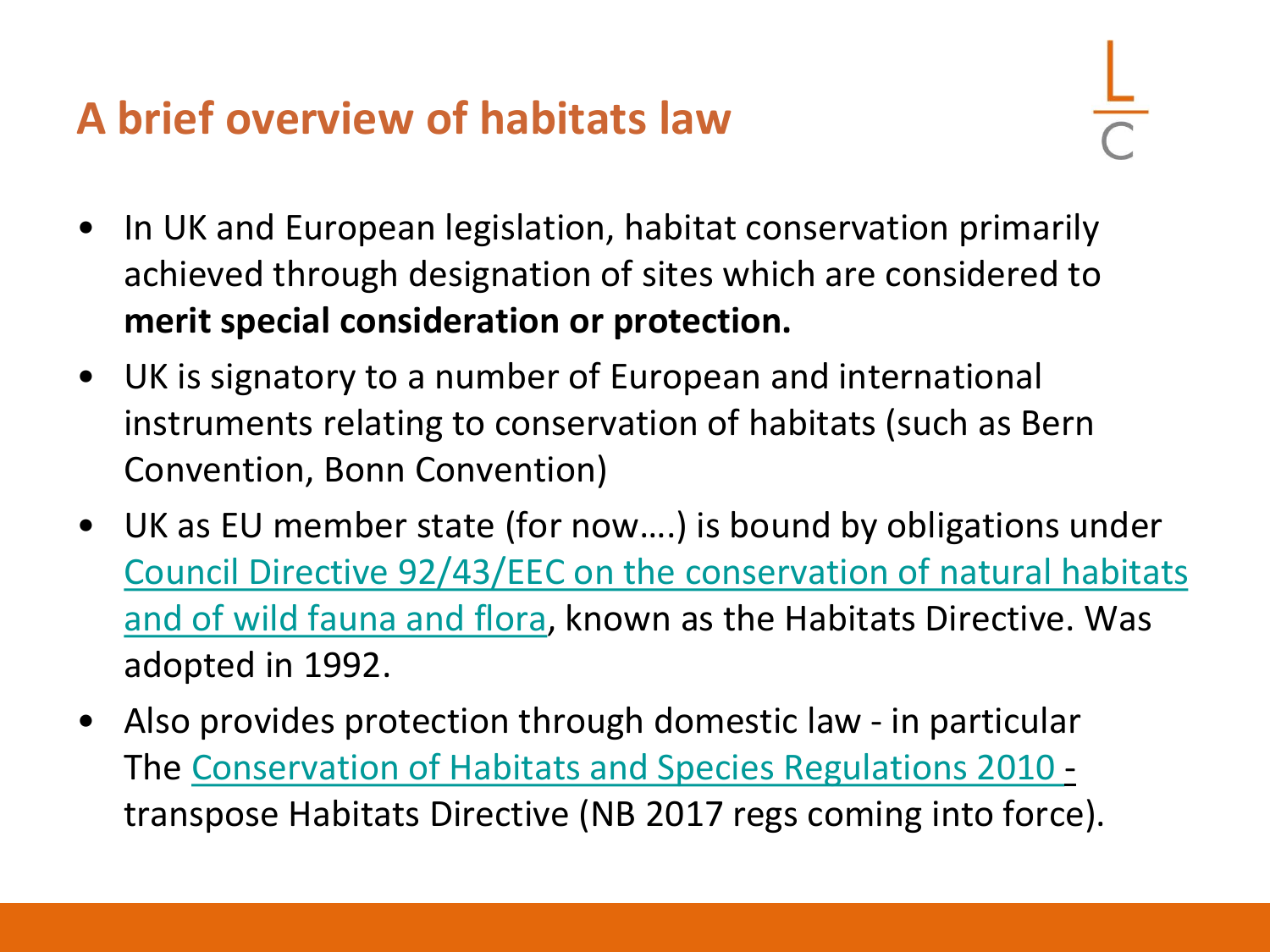#### **A brief overview of habitats law**

The provisions of the Directive require Member States to introduce a range of measures, including:

- [Maintain or restore European protected habitats and species listed in the Annexes at a](http://jncc.defra.gov.uk/page-4060) favourable conservation status as defined in Articles 1 and 2;
- [Contribute to a coherent European ecological network of protected sites by designating](http://jncc.defra.gov.uk/page-23) Special Areas of Conservation (SACs) for habitats listed on Annex I and for species listed on Annex II. These measures are also to be applied to [Special Protection Areas](http://jncc.defra.gov.uk/page-162) (SPAs) classified under Article 4 of the Birds Directive. Together [SACs](http://jncc.defra.gov.uk/page-23) and [SPAs](http://jncc.defra.gov.uk/page-162) make up the Natura 2000 network (Article 3);
- **Ensure conservation measures are in place to appropriately manage SACs and ensure appropriate assessment of plans and projects likely to have a significant effect on the integrity of an SAC. Projects may still be permitted if there are no alternatives, and there are imperative reasons of overriding public interest. In such cases compensatory measures are necessary to ensure the overall coherence of the Natura 2000 network (Article 6);**
- Member States shall also endeavour to encourage the management of features of the landscape that support the Natura 2000 network (Articles 3 and10);
- Undertake surveillance of habitats and species (Article 11),
- Ensure strict protection of species listed on Annex IV (Article 12 for animals and Article 13 for plants).
- [Report](http://jncc.defra.gov.uk/page-6397) on the implementation of the Directive every six years (Article 17), including assessment of the conservation status of species and habitats listed in the Annexes to the Directive.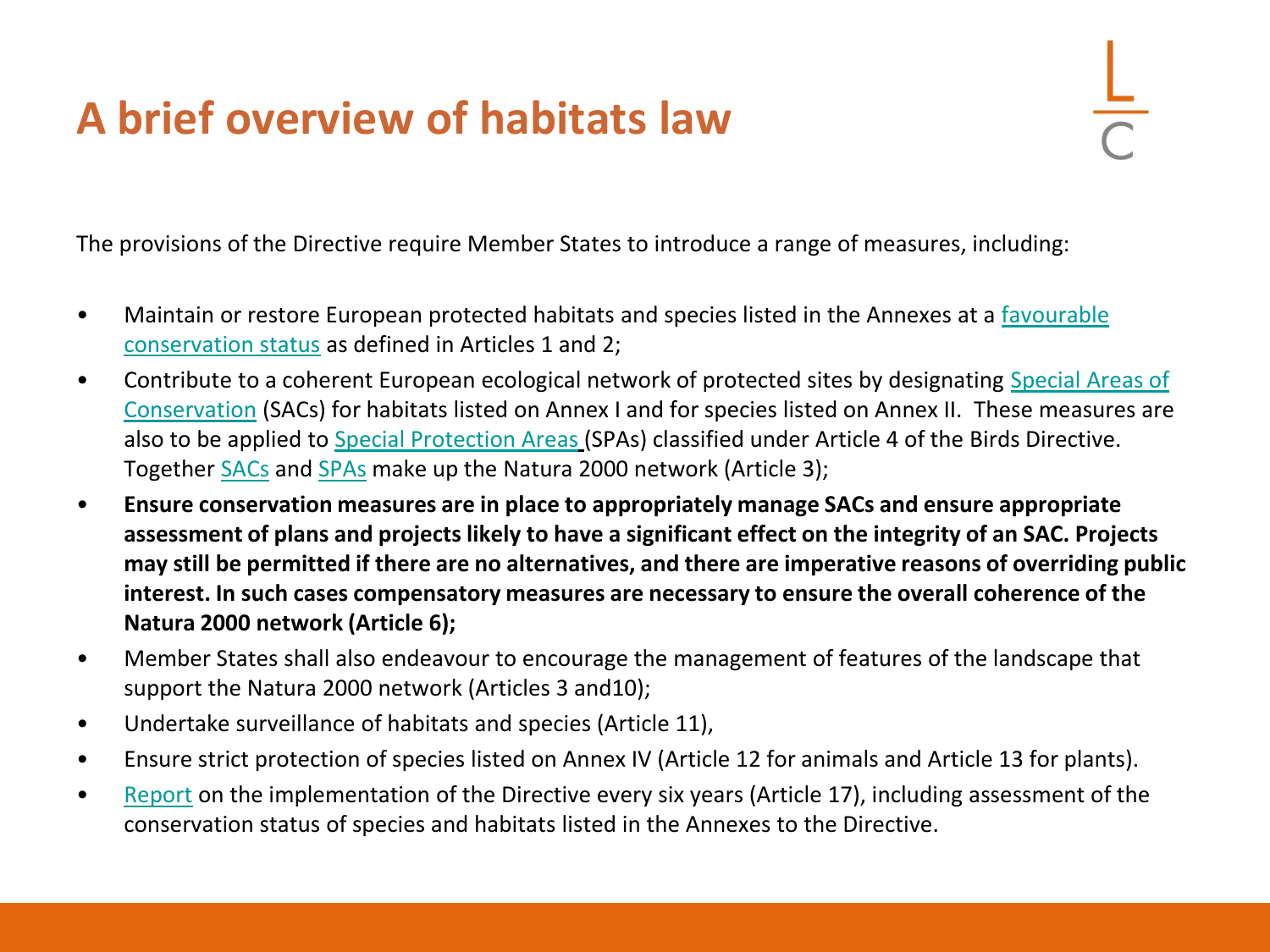## **Regulation 61 in Habitats Regulations 2010 (Regulation 63 of Habitats Regulations 2017)**

*(1) A competent authority, before deciding to undertake, or give any consent, permission or other authorisation for, a plan or project which—*

*(a) is likely to have a significant effect on a European site or a European offshore marine site (either alone or in combination with other plans or projects), and*

*(b) is not directly connected with or necessary to the management of that site,*

*must make an appropriate assessment of the implications for that site in view of that site's conservation objectives.*

*(2) A person applying for any such consent, permission or other authorisation must provide such information as the competent authority may reasonably require for the purposes of the assessment or to enable them to determine whether an appropriate assessment is required.*

*(3) The competent authority must for the purposes of the assessment consult the appropriate nature conservation body and have regard to any representations made by that body within such reasonable time as the authority specify.*

*(4) They must also, if they consider it appropriate, take the opinion of the general public, and if they do so, they must take such steps for that purpose as they consider appropriate.*

*(5) In the light of the conclusions of the assessment, and subject to [regulation 62](https://login.westlaw.co.uk/maf/wluk/app/document?src=doc&linktype=ref&context=81&crumb-action=replace&docguid=IAAABF3D22D9F11DFA748AC566F7AB34B) (considerations of overriding public*  interest), the competent authority may agree to the plan or project only after having ascertained that it will not *adversely affect the integrity of the European site or the European offshore marine site (as the case may be).*

*(6) In considering whether a plan or project will adversely affect the integrity of the site, the authority must have regard to the manner in which it is proposed to be carried out or to any conditions or restrictions subject to which they propose that the consent, permission or other authorisation should be given.*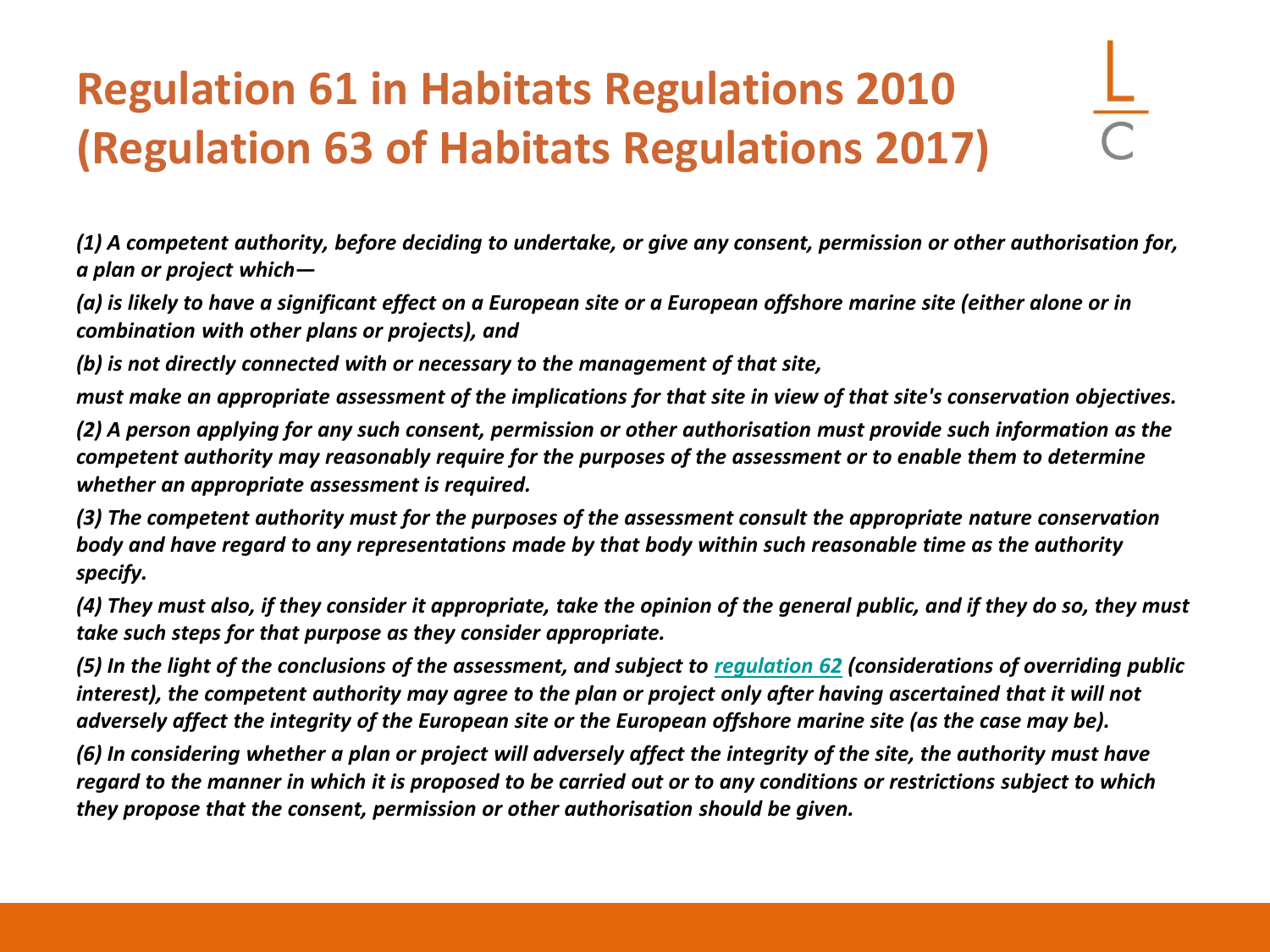#### **The new regulations – The Conservation of Habitats and Species Regulations 2017**

- Come into force on **30 November 2017**
- First, do the Habitat Regulations 2017 represent a change to the law? No – they introduce a small number of minor amendments designed to "*rectify omissions and improve clarity of drafting*" (Explanatory Memorandum).
- "*No new policy or regulatory burden"* (Explanatory Memorandum)
- Therefore, main practical significance is that decision-makers and others involved in habitats matters will need to **update references** from 30 November 2017 (e.g. Regulation 61 now Regulation 63 etc).
- NB: "*likely to remain in place for some time after the UK exits the EU"* (Explanatory Memorandum)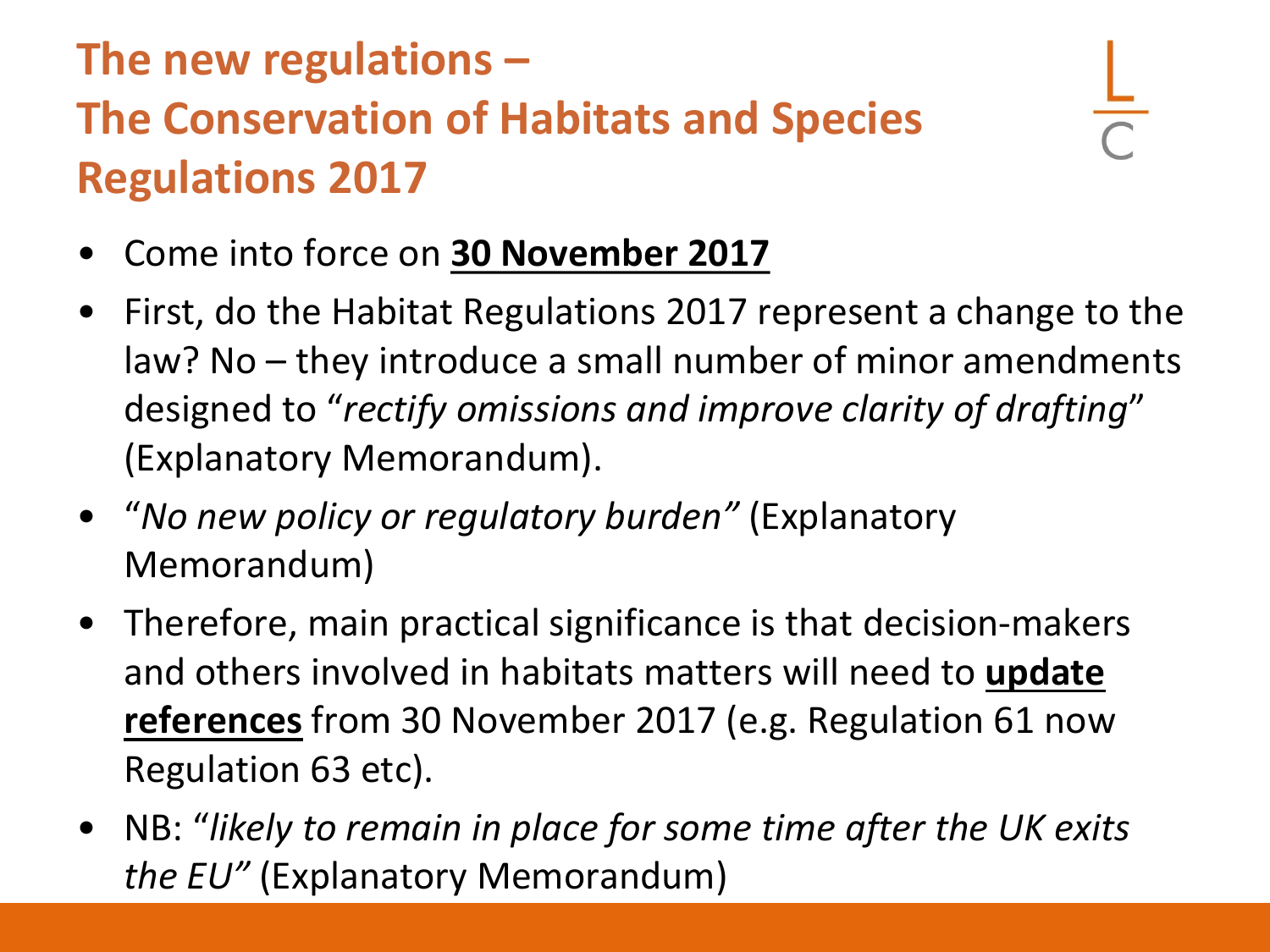#### **It ain't over 'til it's over…**

 $rac{L}{C}$ 

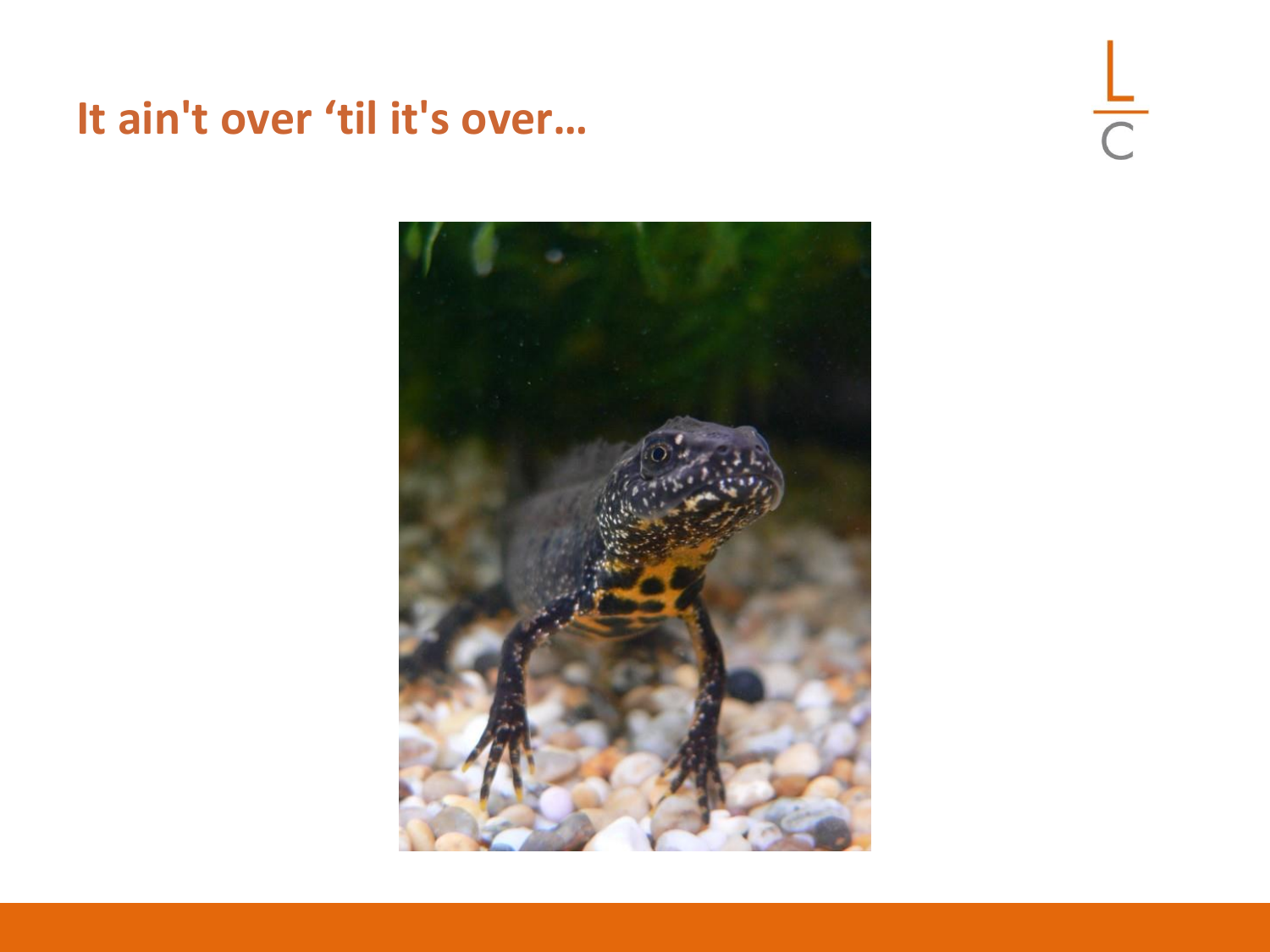#### **Ashdown Forest – a busy year**



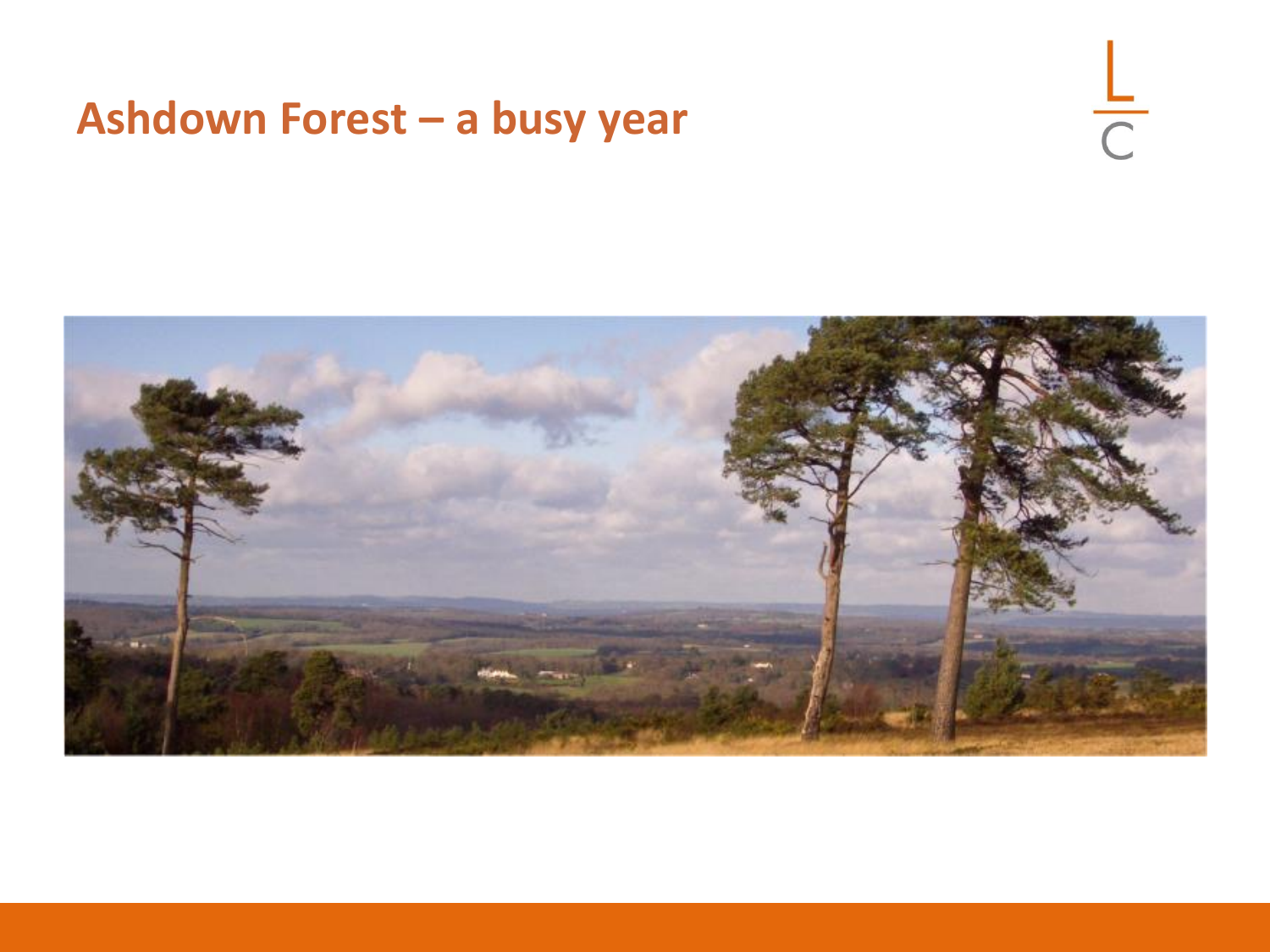- Court of Appeal appeal against decision of Lang J who quashed decision of inspector on appeal.
- 103 dwellings, provision of 10ha of SANG (2.4km from Ashdown Forest)
- The council refused permission on basis that "both alone and in combination with other plans and proposals, [the proposed development] would have an adverse effect on the integrity of the SPA and SSSI, including impact through pressures for increased recreational use of the Ashdown Forest and the intensification of nitrogen deposition in the protected area by additional traffic generated."
- The proposal had "not demonstrated adequate mitigation for the **cumulative impacts** caused to the biodiversity interests".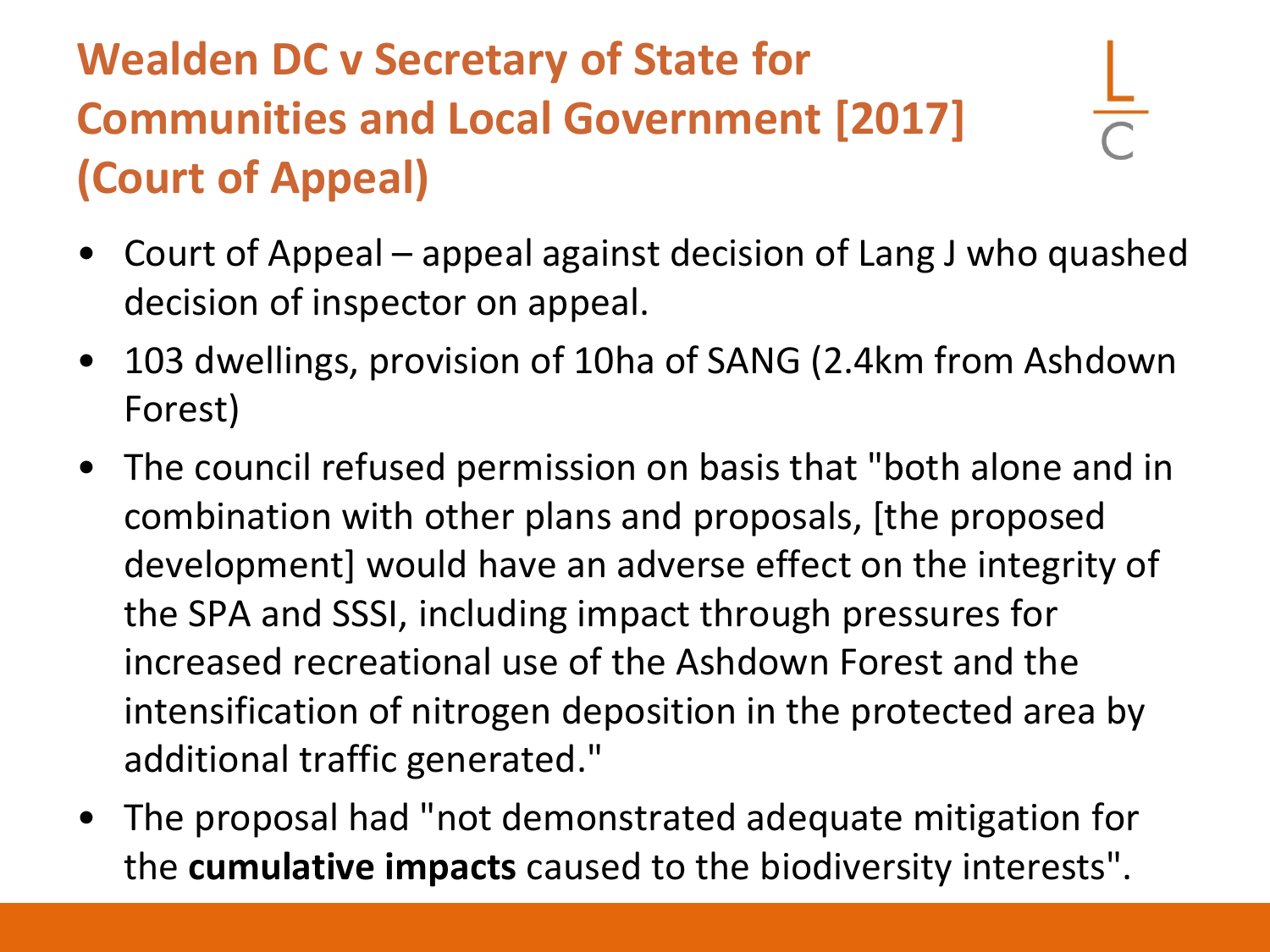- Developer at inquiry argued that a range of heathland management plans could be put into place as mitigation for increased nitrogen deposits so that the development would have no LSE on the SAC.
- Inspector accepted this position and concluded that "even taking account of the low threshold required by *Sweetman*, with mitigation [achieved by way of conditions and s106], there would be no LSE on the heaths. It follows that an *appropriate assessment* is not required, and that concerns with regard to N deposition should not prevent the development."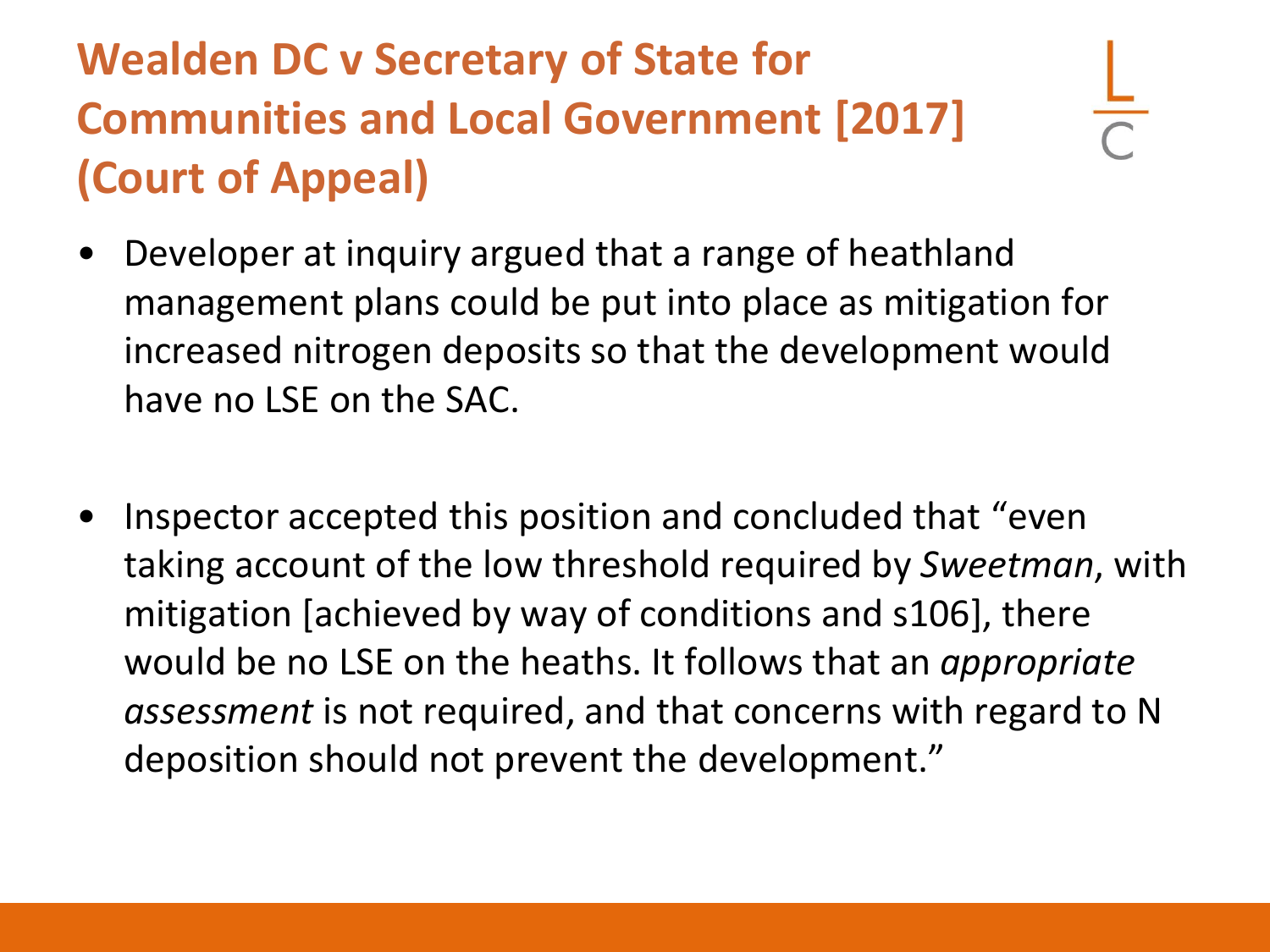- Inspector had erred in failing to consider **deliverability** and **efficacy** of mitigation measures – needed to be "firm commitments" and "solid proposals" for mitigation.
- Related to this was his failure to grapple with the evidence of the council's witness on this point.
- Notwithstanding that the inspector's ultimate (unlawful) conclusion was that the mitigation measures proposed precluded LSE and the need for an appropriate assessment, Lindblom LJ approved the inspector's **precautionary approach** as consistent with the Habitats Directive, European case law, *Smyth* and *Champion*.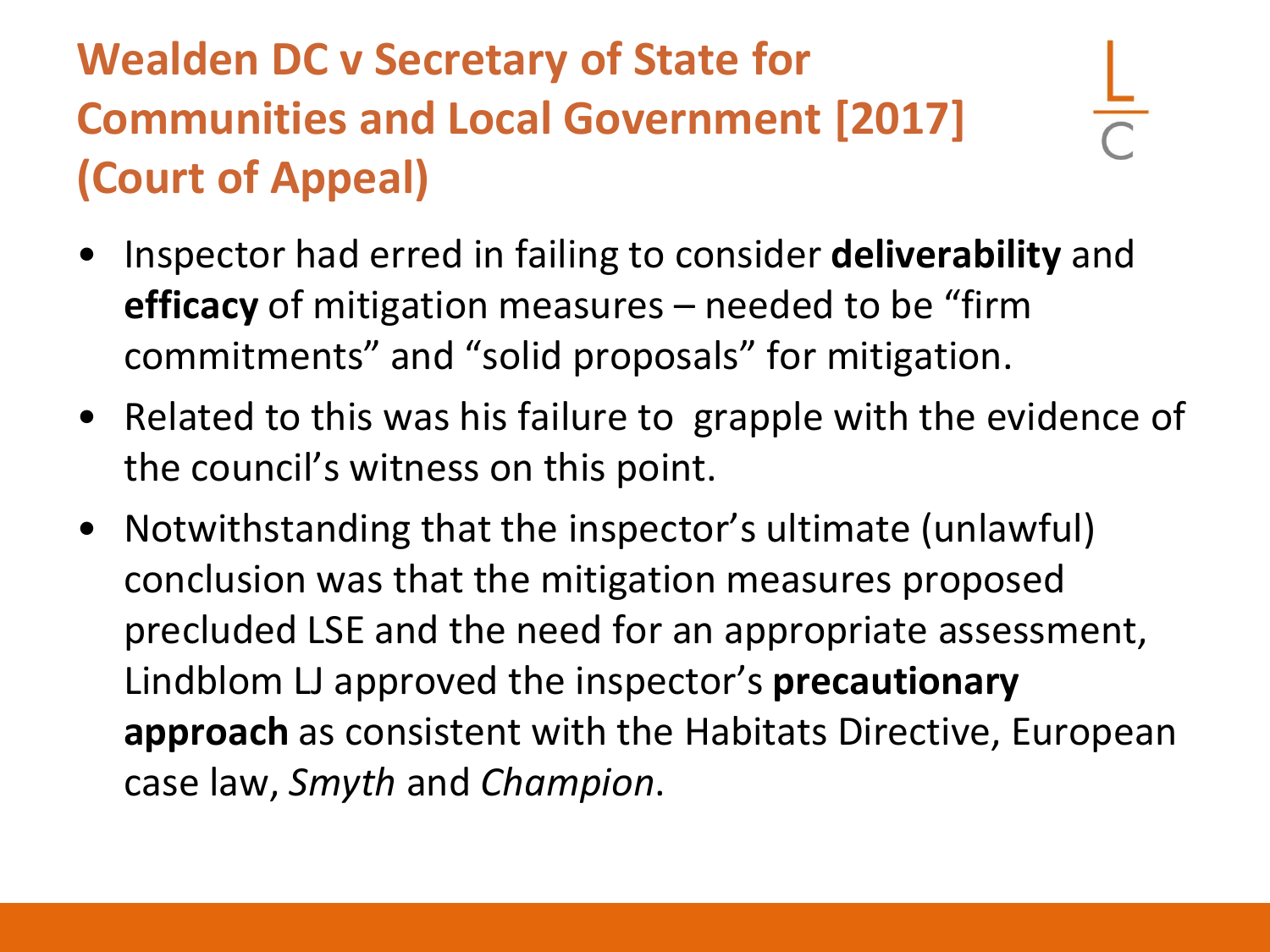*"That conclusion depended on his judgment that, with mitigation, including heathland management to mitigate the effects of nitrogen deposition, the proposed development, together with other proposals, was not likely to have significant effects on the European site. Such mitigation, as he made clear, was essential to his "precautionary approach". So, if there was any real doubt about the requisite heathland management coming forward, his conclusion that an "appropriate assessment" was not required would, to that extent, be* 

*undermined. It was necessary for him to establish with reasonable certainty that the relevant mitigation, including heathland management, would actually be delivered. But he did not do that. He did not identify a solid proposal for heathland management, relevant to this proposed development, to which there was a firm commitment on the part of those who were going to carry it out."*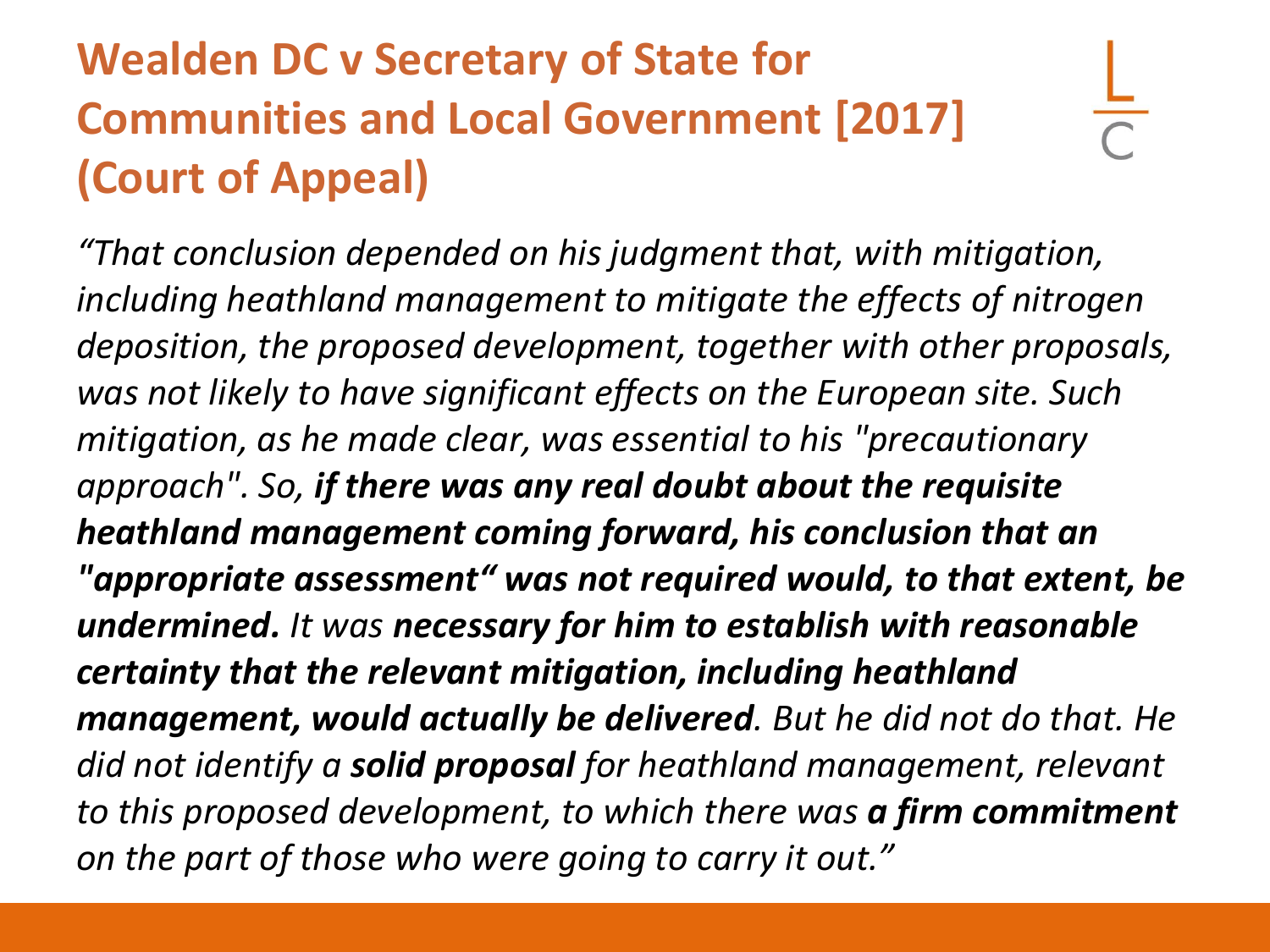- Wealden DC successfully applied to quash the joint core strategy ("JCS") prepared by neighbouring Lewes DC and South Downs National Park Authority.
- The HRA for the JCS had failed to consider the effects of the strategy in combination with an earlier JCS (between WDC and SDNA) adopted by WDC in 2013 in terms of potential air quality impacts on Ashdown Forest SAC caused by increased traffic flows.
- That determination in the HRA that not LSE in this respect made in consultation with Natural England.
- WDC argued that if the relevant data had been properly amalgamated, the effects of the increased traffic flow would not have been deemed not LSE (tipped over a 1000 AADT threshold) and an appropriate assessment would have been required.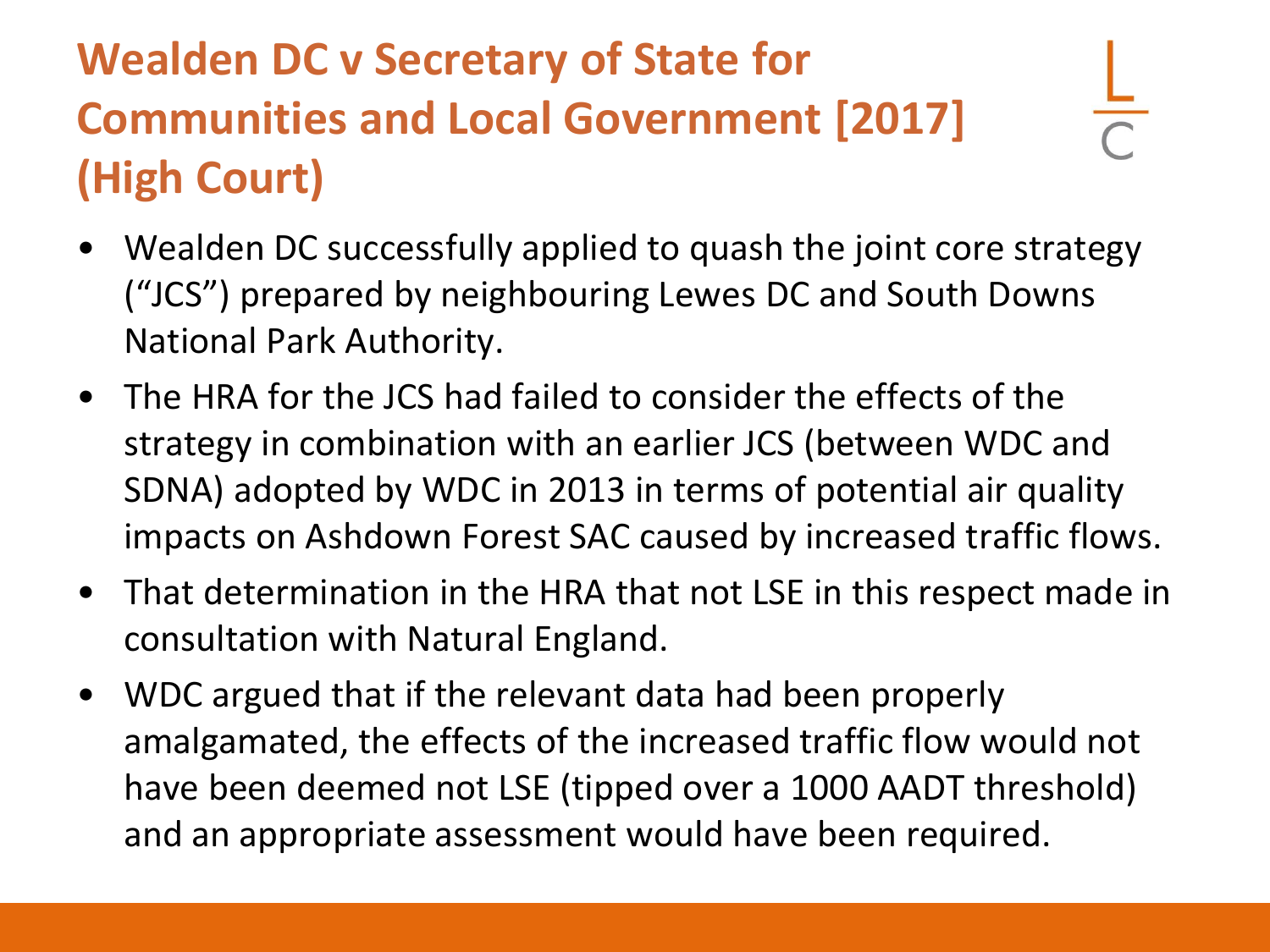- Jay J held that Natural England's advice was erroneous and irrational. That infected the decision-making process and vitiated the conclusion in the HRA.
- "…*The Wednesbury error in the underlying advice creates, without more, an equivalent Wednesbury error in the evaluative assessments carried out in formulating the HRA."*
- Note of caution cannot unreasonably rely on expert advice even if from statutory consultee such as Natural England, whose views may be given considerable weight.
- Procedural point when challenging a JCS (or rather its adoption as part of development plan) time runs from the date each LPA adopted the JCS. JCS applies to each area on a discrete basis. WDC succeeded only in terms of SDNPA's adoption of JCS.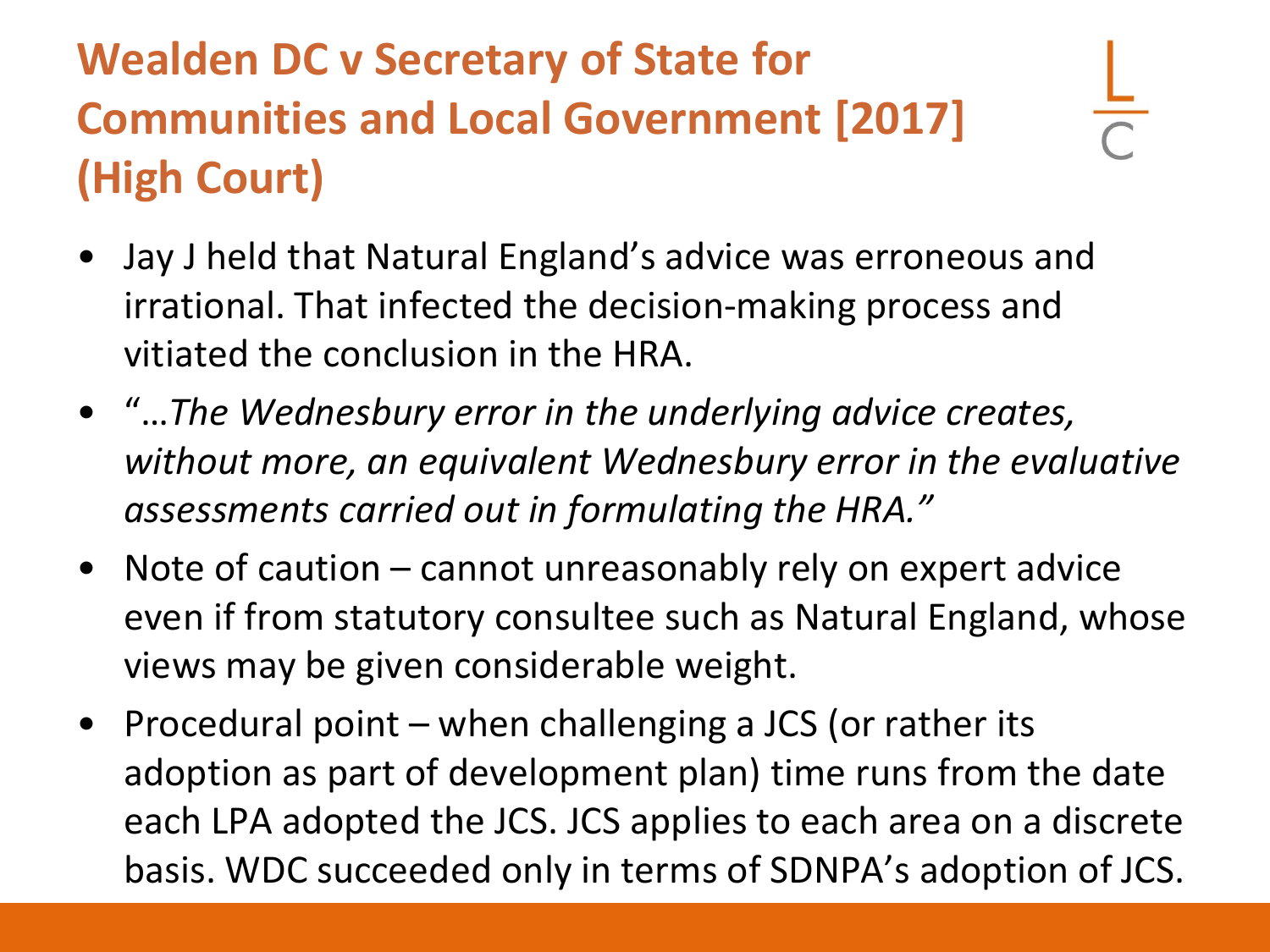## **R (DLA Delivery Ltd) v Lewes District Council [2017] (Court of Appeal)**

- Challenge to decision to allow Newick Neighbourhood Plan to go to referendum – four sites were selected, none of which Claimant developer had an interest in, but all of which were within 7km "zone of influence" of Ashdown Forest.
- HRA prepared for emerging local core plan strategy, and relied on in NNP process, concluded that residential development in zone of influence would require mitigation in form of suitable alternative green space ("SANG") but the planning authority concluded that NNP did not require "appropriate assessment" since emerging local plan core strategy introduced the necessary mitigation.
- Claimant challenged lack of SANG in the NNP itself.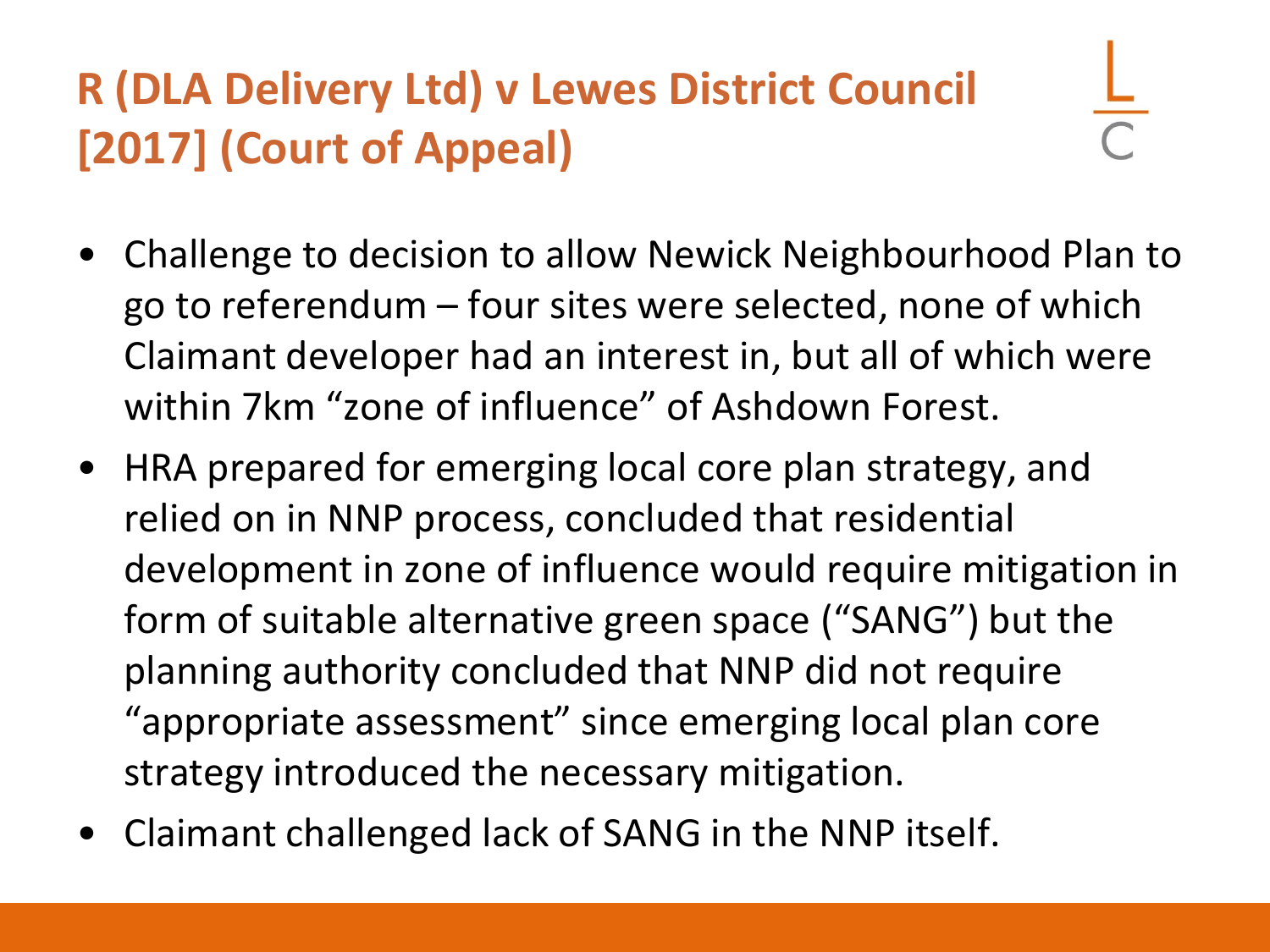## **R (DLA Delivery Ltd) v Lewes District Council [2017] (Court of Appeal)**

- Challenge failed.
- Even in context of "precautionary" approach the planning judgment formed by DC and examiner that appropriate assessment for NNP was not required was **not irrational** or **unlawful**.
- Both DC and examiner understood that SANGs would in due course have to be identified and brought forward in a reasonable time to enable the allocated sites to be developed for housing within period of NNP (and that DC was working towards provision of SANGs).
- Therefore unnecessary to resolve in the plan-making process which particular sites would be suitable for SANGs, or their timing. Such uncertainty was not an obstacle for allocations of housing in the NNP.
- Lindblom LJ expressly drew contrast with "*a case of a failure by a local planning authority or an inspector to recognise the need for mitigation of a particular kind to be in place before planned development may proceed, or to address the deliverability of that mitigation..."* (c.f. Wealden)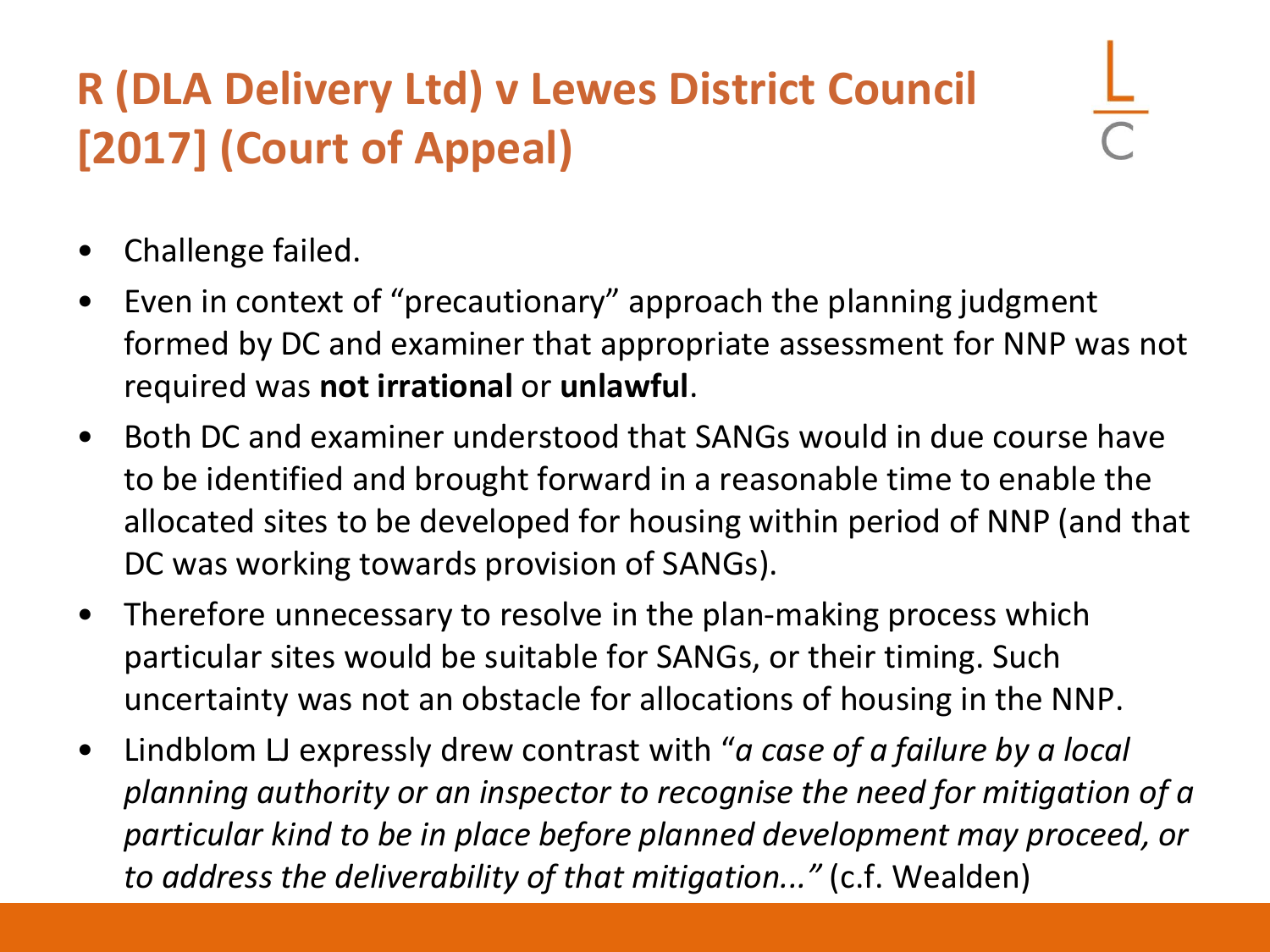# **Baroness Cumberlege of Newick v SSCLG [2017]**

- Section 288 application to quash decision of SSCLG allowing an appeal against refusal of planning permission for scheme for up to 50 dwellings in Newick, Sussex. Here the appeal had been allowed by the Secretary of State who had recovered it due to the then emerging NNP.
- Secretary of State granted conditional outline planning permission.
- Decision was challenged by Baroness Cumberlege and her husband, both local residents and members of the Newick Village Society.
- Claimants contended that decision should be quashed given site's relationship with the 7km "zone of influence".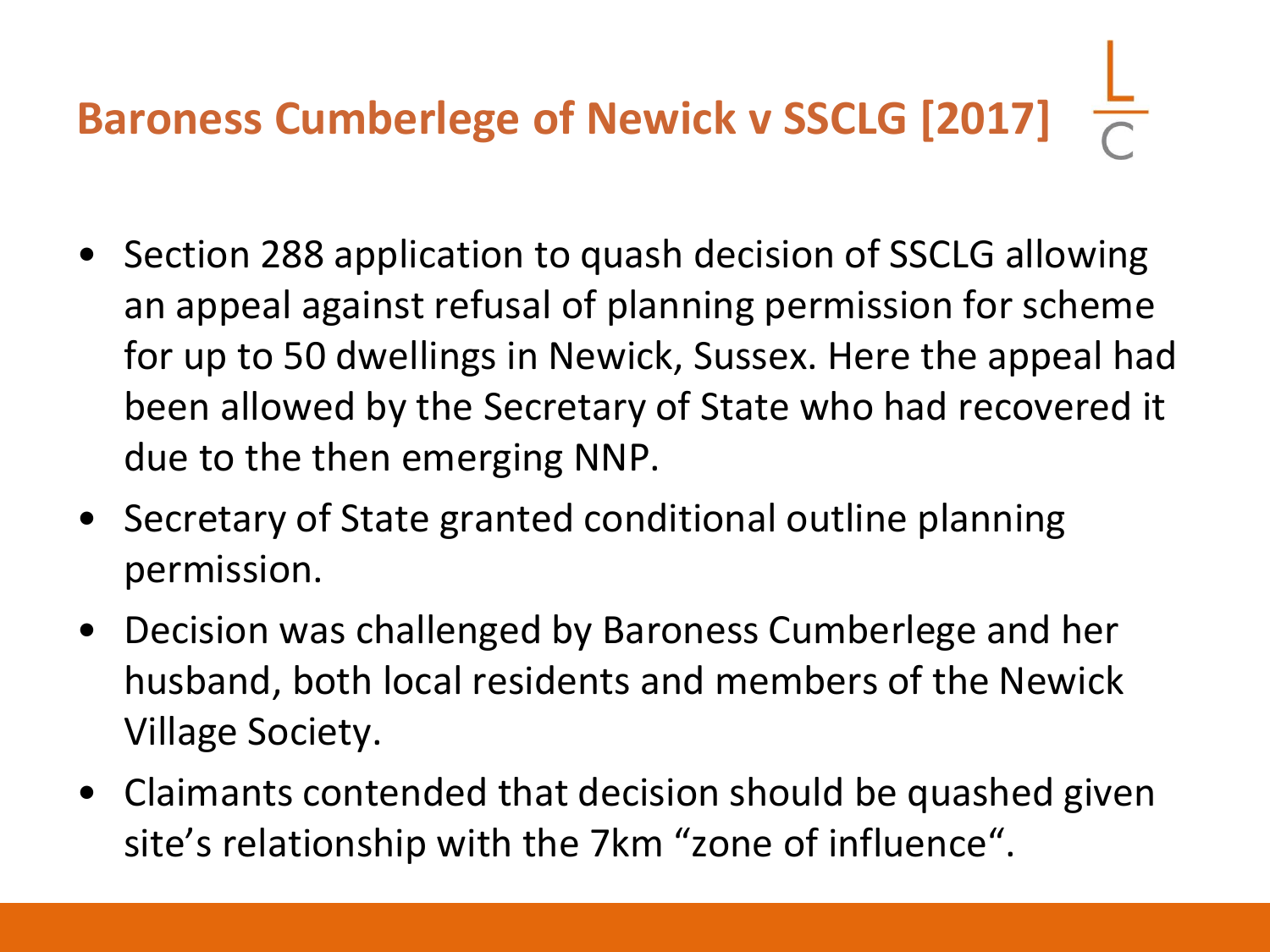## **Baroness Cumberlege of Newick v SSCLG [2017]**

- Secretary of State's assessment of the implications of the proposed development was based on a mistake of fact – part of site was located within the 7km zone of influence whereas inspector had concluded that it was located outside.
- Significantly, the result was that planning permission was granted in breach of regulation 68(3) of Habitats Regulations which provides that outline planning permission must not be granted if development likely to adversely affect integrity of a European site *could* be carried out under the permission.
- Condition applied to outline permission did not necessarily secure that no houses could be constructed within 7km zone of influence.
- NB Habitats Directive only been transposed so that the relevant test is applicable to planning permission (*not* one for reserved matters).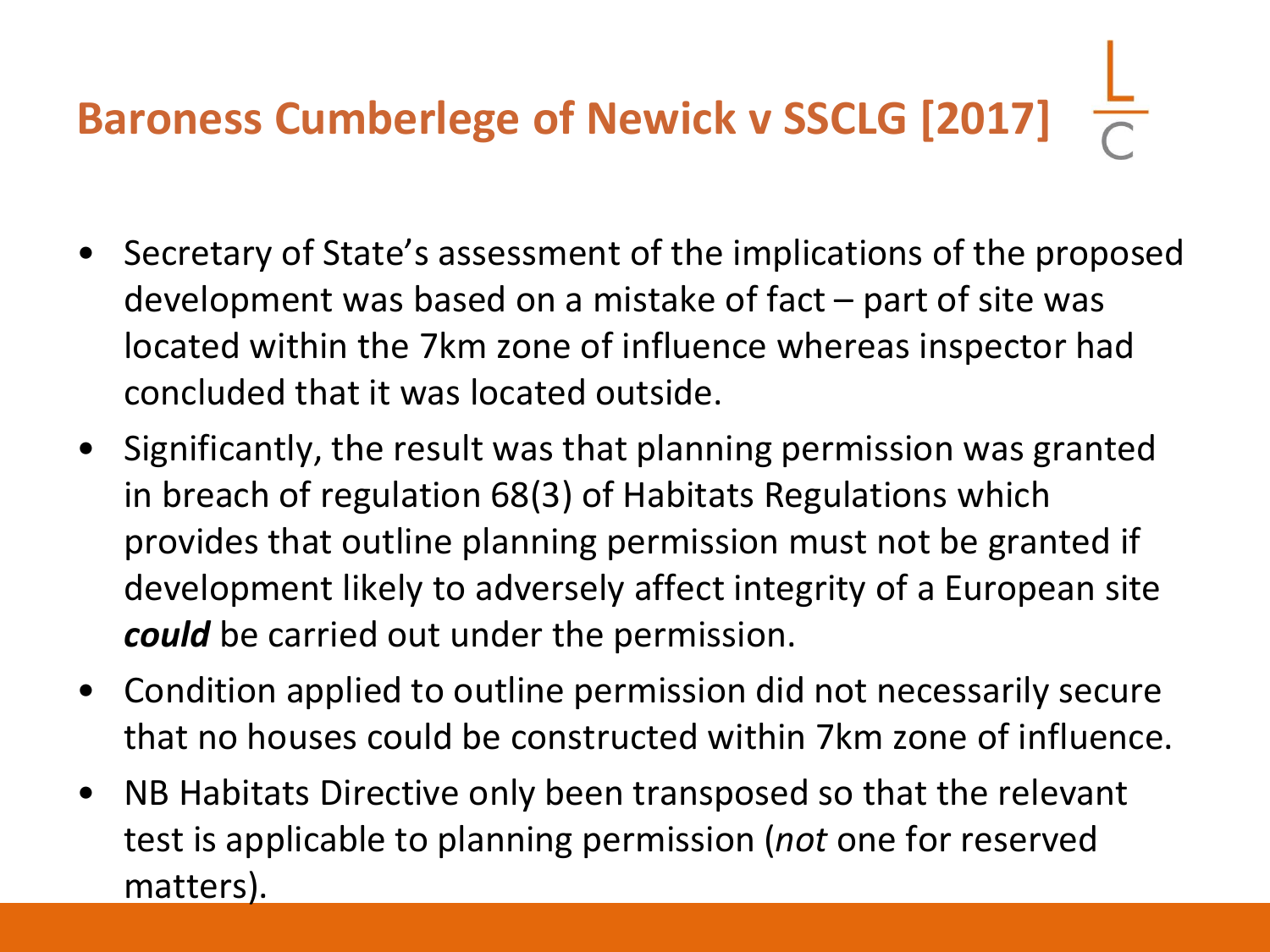#### **Case C 142/16 Commission v Germany**

- CJEU declared that, by authorising the construction of the Moorburg coal fired power plant without conducting an appropriate and comprehensive assessment of its implications, Germany failed to fulfil its obligations under Article 6(3) of the Habitats Directive.
- Germany failed to ensure that, before granting consent for the Moorburg plant, it had ascertained that it would not adversely affect the integrity of the upstream European Sites, contrary to the second sentence of article 6(3) of the Directive, in particular that Germany had wrongly classified the second fish ladder as a 'mitigating' measure.
- Germany had failed to assess the cumulative effects of the Moorburg plant together with other projects including the existing pumped hydro plant operational since 1958.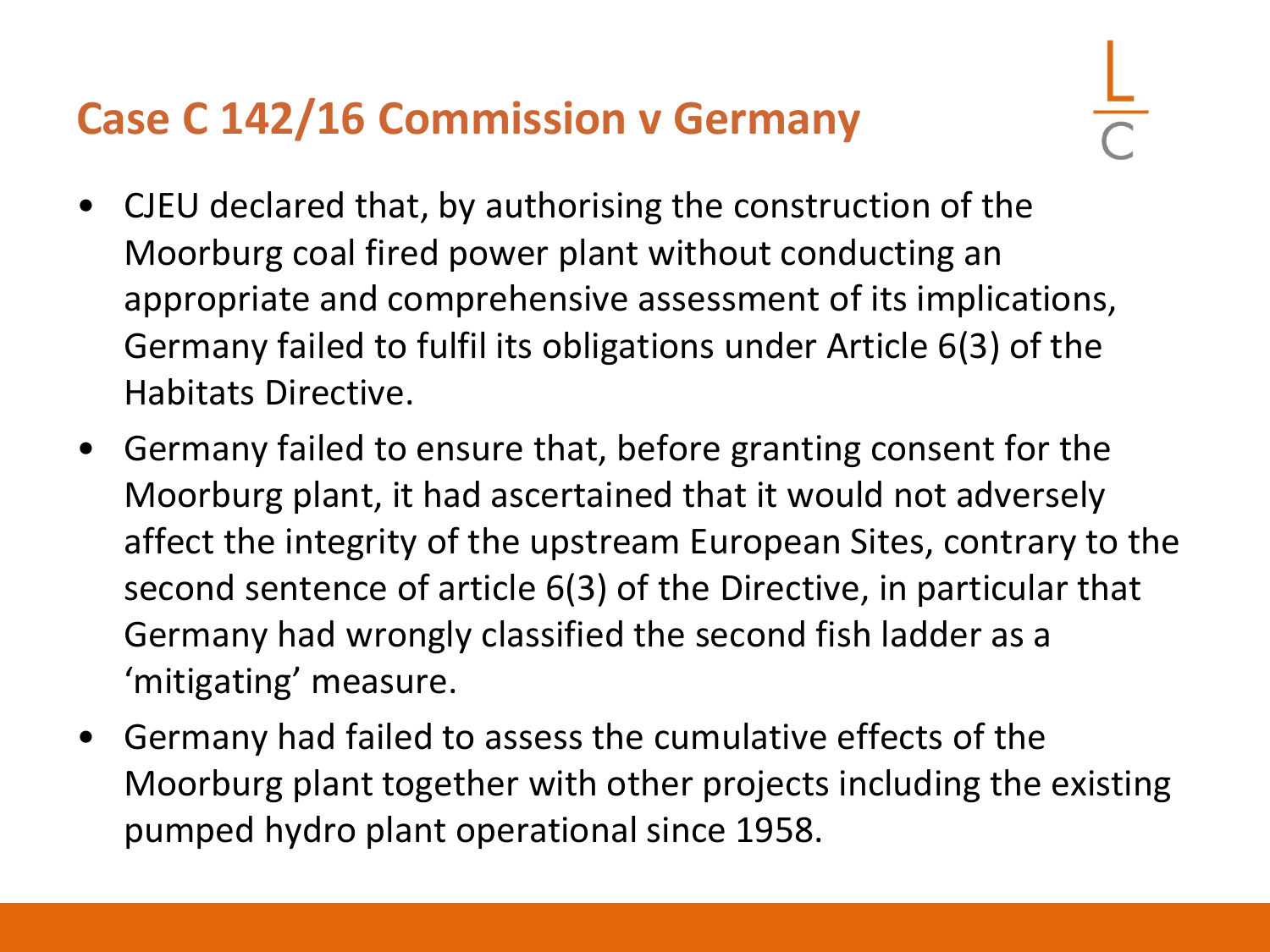#### **Case C 142/16 Commission v Germany**



 $\overline{C}$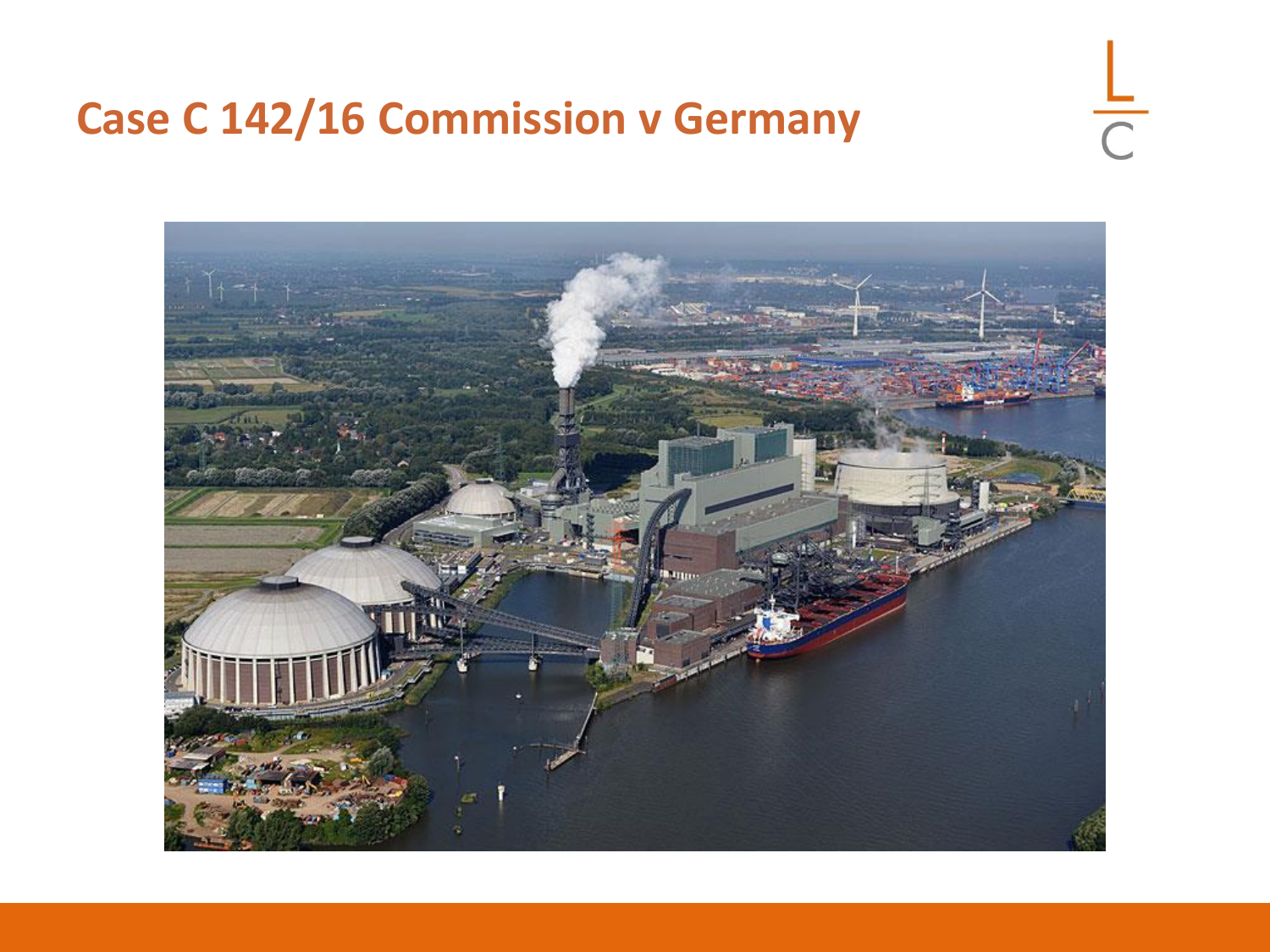#### **Summary: what should you take away from this talk?**

- 
- 1. Generally, courts (both domestic and European) are upholding legal challenges and/or quashing decisions based on flawed considerations of effects on protected sites. Remember precautionary approach!
- 2. Mitigation measures need to be "**solid proposals**", and have "**firm commitments**" behind them, to be properly fed into an assessment on likely significant effect/whether an appropriate assessment is required.
- *3. However*, there is a distinction between application of test to specific applications for planning permission and to plan-making – the latter is a question of rationality/planning judgment and can lawfully be some uncertainty.
- 4. Remember to consider **cumulative effects** of proposals with other proposals.
- 5. Worth ensuring any **expert evidence** relied on at LSE stage or in appropriate assessment has **rational basis** – may vitiate assessment if not (even if from Natural England).